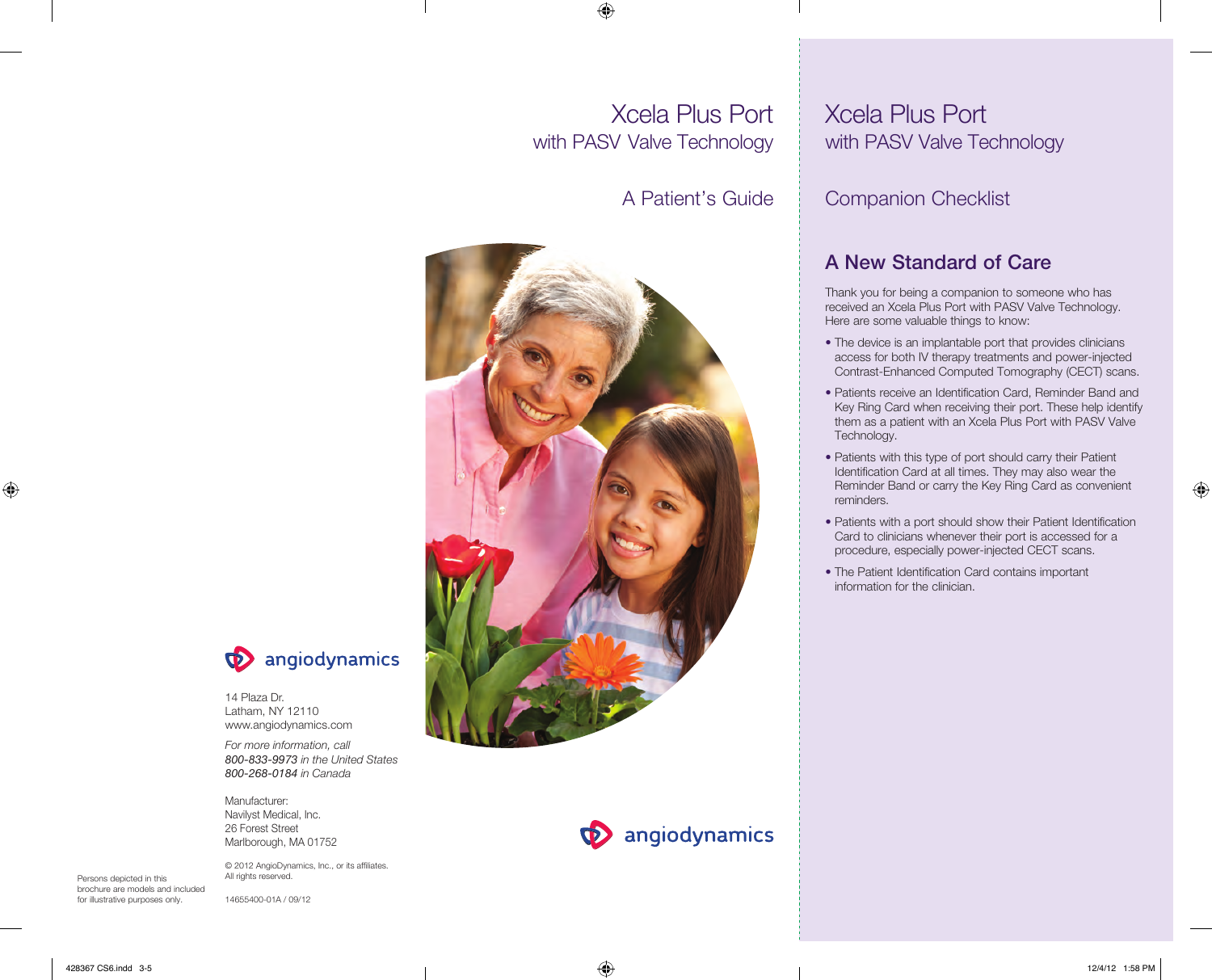### TRAVEL CARDS

Always carry your Xcela Plus Port with PASV Valve Technology Patient Identification and Key Ring Cards with you.

The Patient Card has important information about your port that healthcare providers will need to care for you.

Fill out your personal information in the areas provided. Your Patient Card is conveniently sized to fit in a wallet.



Information about your Xcela Plus Port with PASV Valve Technology is available by calling the AngioDynamics Vascular Access Information Line 800.513.6876

◈

\*AngioDynamics, the AngioDynamics logo, Navilyst Medical, Xcela and PASV are trademarks and/or registered trademarks of AngioDynamics, Inc., an affiliate or a subsidiary.

#### XCELA PLUS PORT WITH PASV VALVE TECHNOLOGY

INDICATIONS FOR USE: The Xcela Plus Port with PASV Valve Technology is indicated for patients who require long-term access to the central venous system for administration of fluids including but not limited to hydration fluids, chemotherapy, analgesics, nutritional therapy and blood products. The devices are also indicated for blood specimen withdrawal. When used with a power injectable needle, the Xcela Plus Port with PASV Valve Technology is indicated for power injection of contrast media. The maximum recommended infusion rate is 5 mL/sec with a 19 G or 20 G non-coring power injectable needle or 2 mL/sec with a 22 G non-coring power injectable needle.

CONTRAINDICATIONS: Catheter insertion in the subclavian vein medial to the border of the first rib, an area which is associated with higher rates for pinch-off. Presence of infection, bacteremia, septicemia or peritonitis. Past irradiation of prospective insertion site. Previous episodes of venous thrombosis or vascular surgical procedures at the prospective placement site. Local tissue factors to prevent proper device stabilization and/or access. Hypercoagulopathy unless considerations are made to place the patient on anticoagulation therapy. Presence or suspicion of allergic reaction to materials contained in this device. Body size is insufficient to accommodate size of the port or the catheter. Demonstrated intolerance for an implanted device.

WARNINGS: Do not suture catheter to port, port stem, or surrounding tissue. Any damage or constriction of catheter may compromise power injection performance and catheter integrity. Do not use syringes smaller than 10 ml when accessing the port as system damage can occur. Flushing occluded catheters with small syringes can create excessive pressures within the port system. Failure to use a power injectable needle with the Xcela Plus Port with PASV Valve Technology for a power injection procedure may result in port system failure and patient injury may occur. Failure to ensure patency of the catheter prior to power injection studies may result in port system failure and patient injury may occur. Do not power inject through a port system that exhibits signs of clavicle-first-rib compression or pinch-off as it may result in port system failure and patient injury may occur. Failure to warm contrast media to body temperature may result in port system failure and patient injury may occur. Do not exceed 300 psi pressure limit setting or the maximum recommended flow rate setting. Exceeding these limits may result in port system failure and/or catheter tip displacement. If local pain, swelling or signs of extravasation are noted, the injection should be stopped immediately as patient injury may occur.

PRECAUTIONS: To avert device damage and/or patient injury during catheter placement: Avoid accidental device contact with sharp instrument and mechanical damage to the catheter material; Use only smooth-edged atraumatic clamps or forceps; Do not use the catheter if there is any evidence of mechanical damage or leaking; Avoid sharp or acute angles during implantation which could compromise the patency of the catheter lumen(s); Carefully follow the connection technique given in these instructions to insure proper catheter connection and to avoid catheter damage. Assure tight connection between port chamber and catheter. Prior to any treatment palpate correct position of the port body and assure no signs or symptoms of port site irritation or infection exist. Only use non-coring needles to access the port membrane. The non-coring needle tip is intended to prevent damage of the membrane. Palpate the port and port septum then access the septum with the non-coring needle at a 90 degree angle. Puncture skin directly over septum and gently advance needle through septum until it contacts bottom of portal chamber. Do not apply excessive force once the needle contacts the port floor. Refer to Directions for Use provided with the product for complete instructions, warnings and precautions. After implantation and after any treatment via the port, the system should be flushed with normal saline for injection per institutional protocol. For precise drug administration please refer to the individual pharmaceutical instructions. Prior to injection or infusion, aspirate to ensure a brisk blood return. If more than one drug is to be administered, between the individual drug applications, flush the system with 5 to 10 mL normal saline for injection to prevent drug interactions. After any infusion, injection or bolus application, the system should be flushed with normal saline for injection or locked with a heparin solution per institutional protocol to prevent thrombotic occlusion of the catheter. Xcela Plus Ports with PASV valve may be locked with either normal saline or heparinized saline per institutional protocol. Do not use alcohol to soak or declot polyurethane catheters because alcohol is known to degrade the polyurethane material over time with repeated and prolonged exposure.

Refer to Directions for Use provided with the product for complete instructions, warnings and precautions.

CAUTION: Federal Law (USA) restricts this device to sale by or on the order of a physician.

9

◈

⊕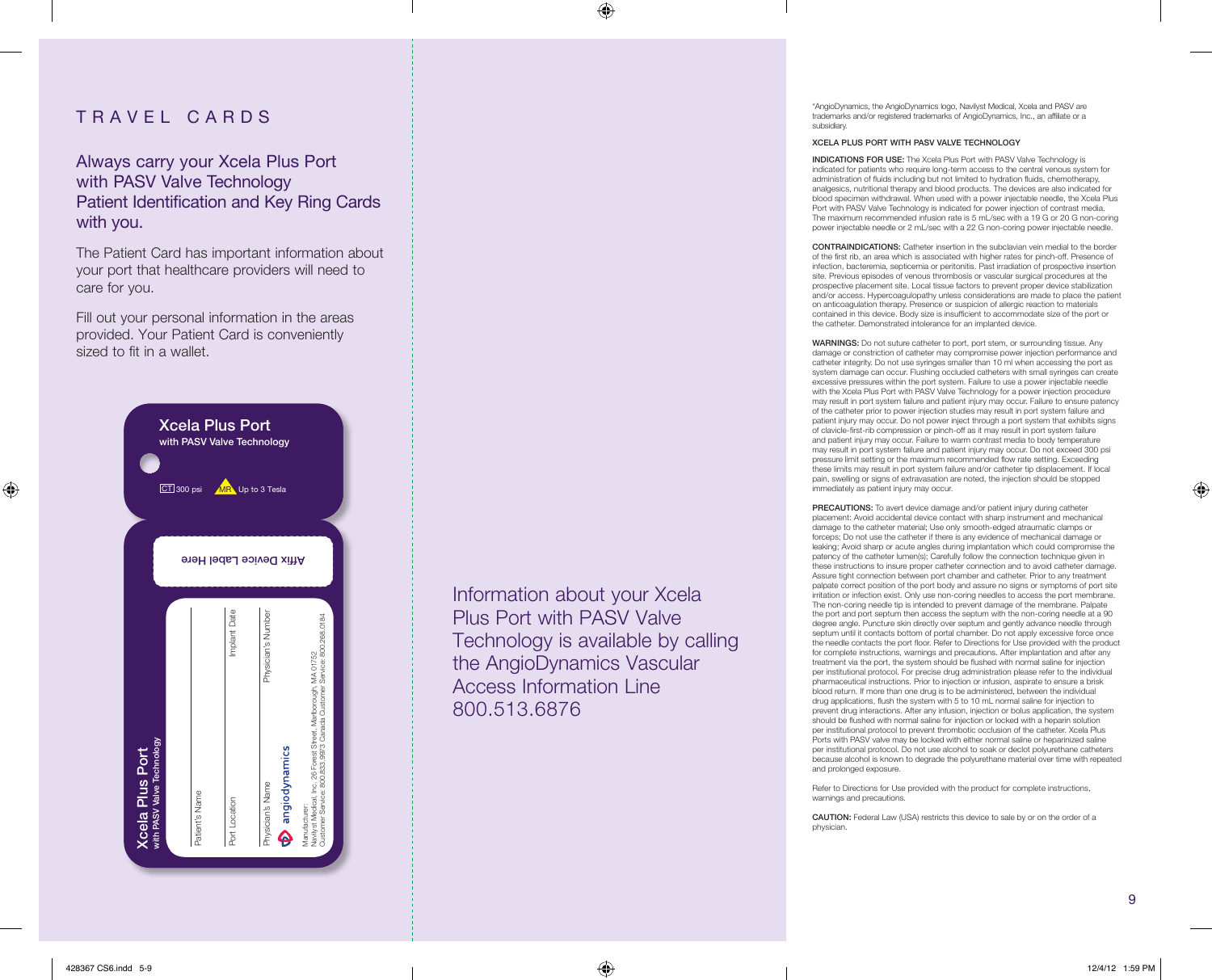### Xcela\* Plus Port with PASV\* Valve Technology

The Xcela Plus Port with PASV Valve Technology is an implantable port that provides access for both IV therapy and for tests called Contrast-Enhanced Computed Tomography (CECT) scans. You may have heard these tests referred to as "CAT" scans or power injection studies. This is a type of x-ray test that requires a pump to deliver testing fluid fast and at high pressure. This pamphlet provides answers to some of the questions you and your family may have about the Xcela Plus Port with PASV Valve Technology.

 $\bigoplus$ 

This Patient Guide is intended to be educational and is not a substitute for the Directions for Use provided with the device.

# Table of Contents

| Why do I need a power injectable port? 2    |
|---------------------------------------------|
| How is a power injectable port inserted? 3  |
| How do I know I have a Xcela Plus Port with |
| What should I expect during power injection |
|                                             |
| Important information your healthcare       |
|                                             |
| Recommended flushing protocols 8            |
|                                             |

⊕

⊕

1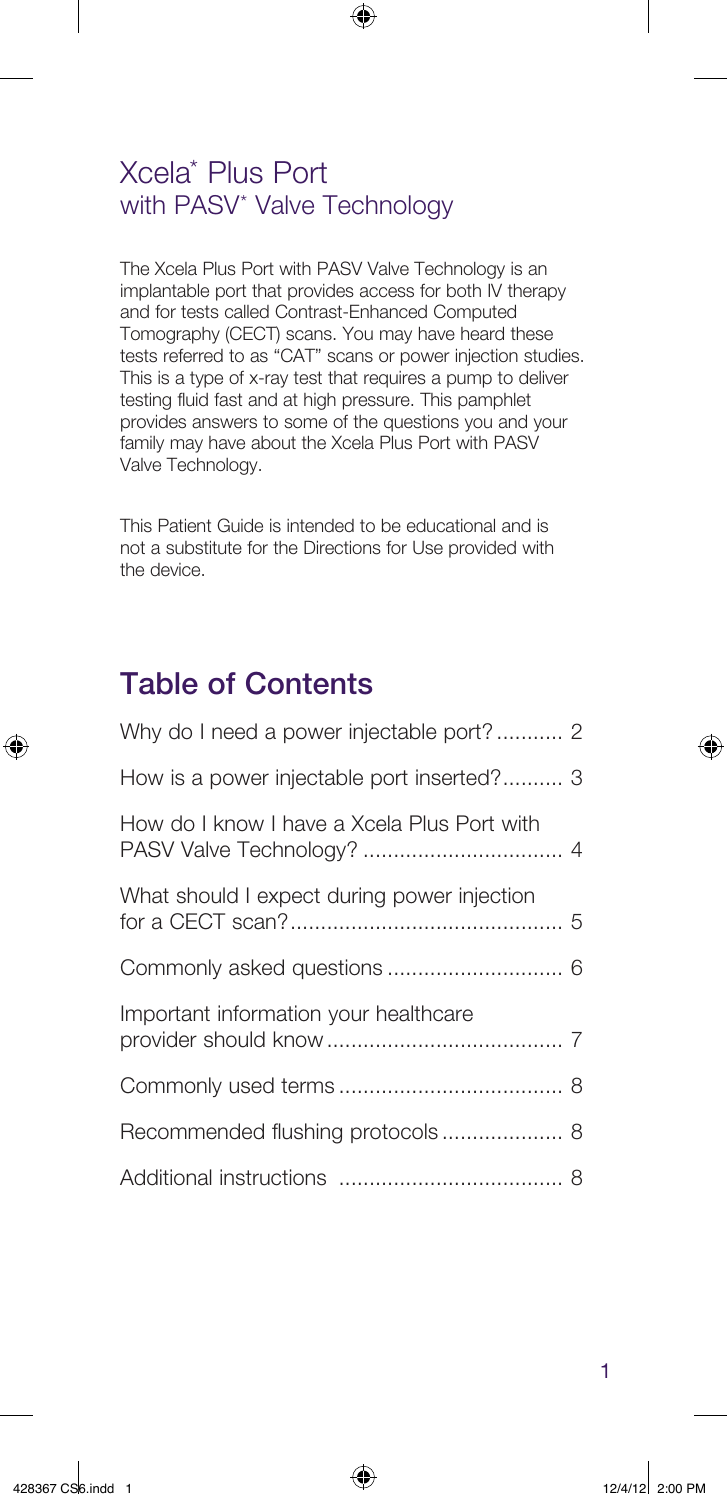### Why do I need a power injectable port?

Your doctor has determined that as part of your treatment, you will need a port to receive your medications by intravenous (IV) injection. This method of drug delivery involves infusion of your medication into a large vein, a blood vessel that directs blood back to your heart. A power injectable port also provides the ability to perform Contrast-Enhanced Computed Tomography (CECT) scans which produce superior images of your body to help your medical team better manage your treatment. With your power injectable port, you will be able to receive both IV therapy and CECT scans.

◈



A power injectable port consists of a small, hollow chamber (the port) and a catheter. The center area of the port is called the septum. The catheter is a long, soft hollow tube. One end of the catheter is securely connected to the port, and the other end is placed into a large vein that delivers blood to your heart. There are a

variety of power injectable port systems available. Your port has a valve built into the hub of the port where the catheter is attached.

When a non-coring needle is put into the septum of the port, it creates "access" to your bloodstream, meaning that medicines and fluids can be given and blood samples withdrawn.

For CECT scans, the power injectable port is used with a power injectable non-coring needle. This enables fluids called contrast agents to be power-injected (delivered at a high rate) into your bloodstream. As a result, vessels in your body show up more clearly, making it easier for your doctor to monitor the status of your condition. Power-injected CECT scans are procedures that provide important information for disease diagnosis and management.

⊕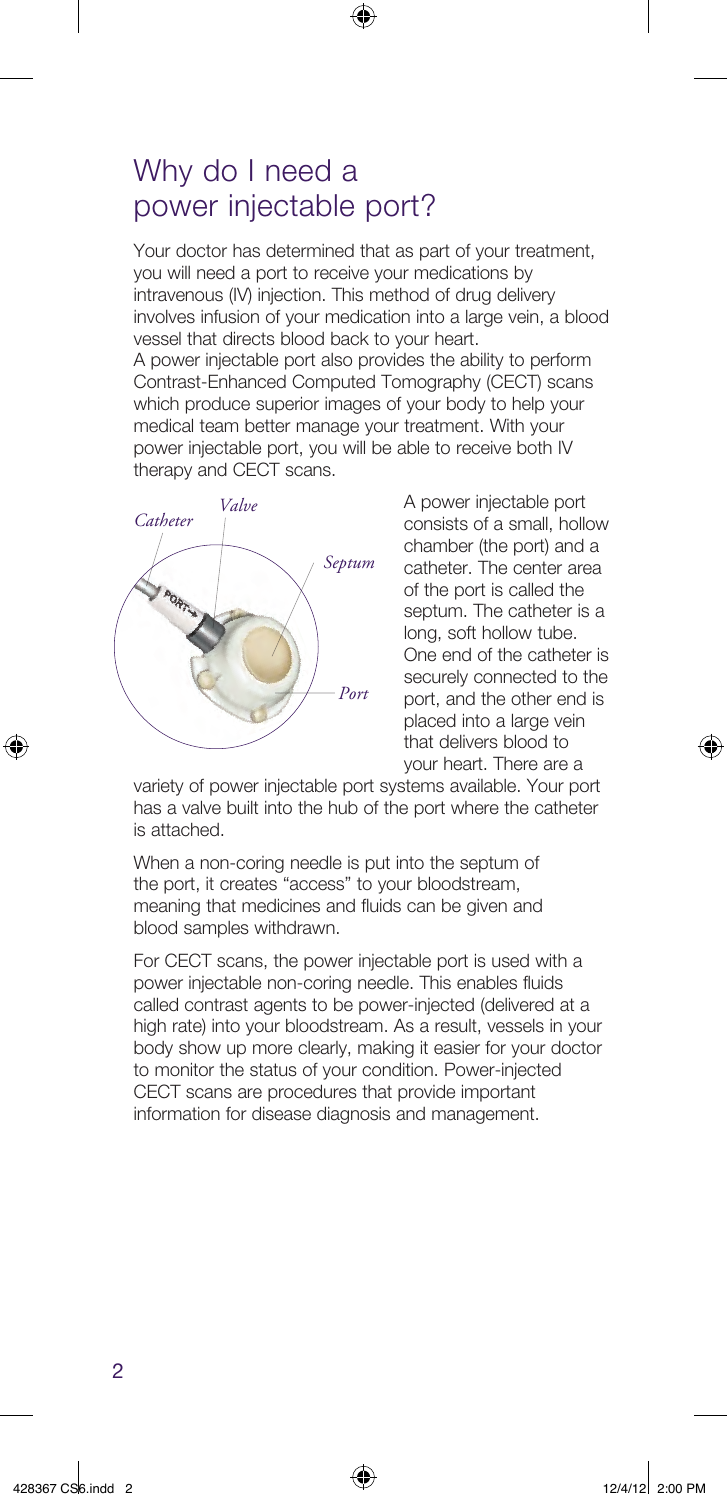# How is a power injectable port inserted?

Insertion of the port is a brief procedure done under local or general anesthesia. The skin on your chest is first cleaned to remove germs. A small incision is made on your chest to create a space or "pocket" for the port and a "tunnel" for the catheter. The port is inserted under the skin and into the pocket. One end of the catheter is threaded through the tunnel and connected to the port. The other end of the catheter is inserted into a vein in your chest. The tip is positioned near your heart to help dilute and distribute your medications. Usually, x-rays are taken during the procedure to make sure the catheter is in the best position. Your incision is stitched closed and covered with a dressing until it heals, a process that takes a few days.

 $\bigoplus$ 

### Chest Port Insertion Site

*This part of the catheter is in a tunnel under your skin.*



*This is your chest port site which will be covered with a dressing for a few days until your incision heals.*

⊕

⊕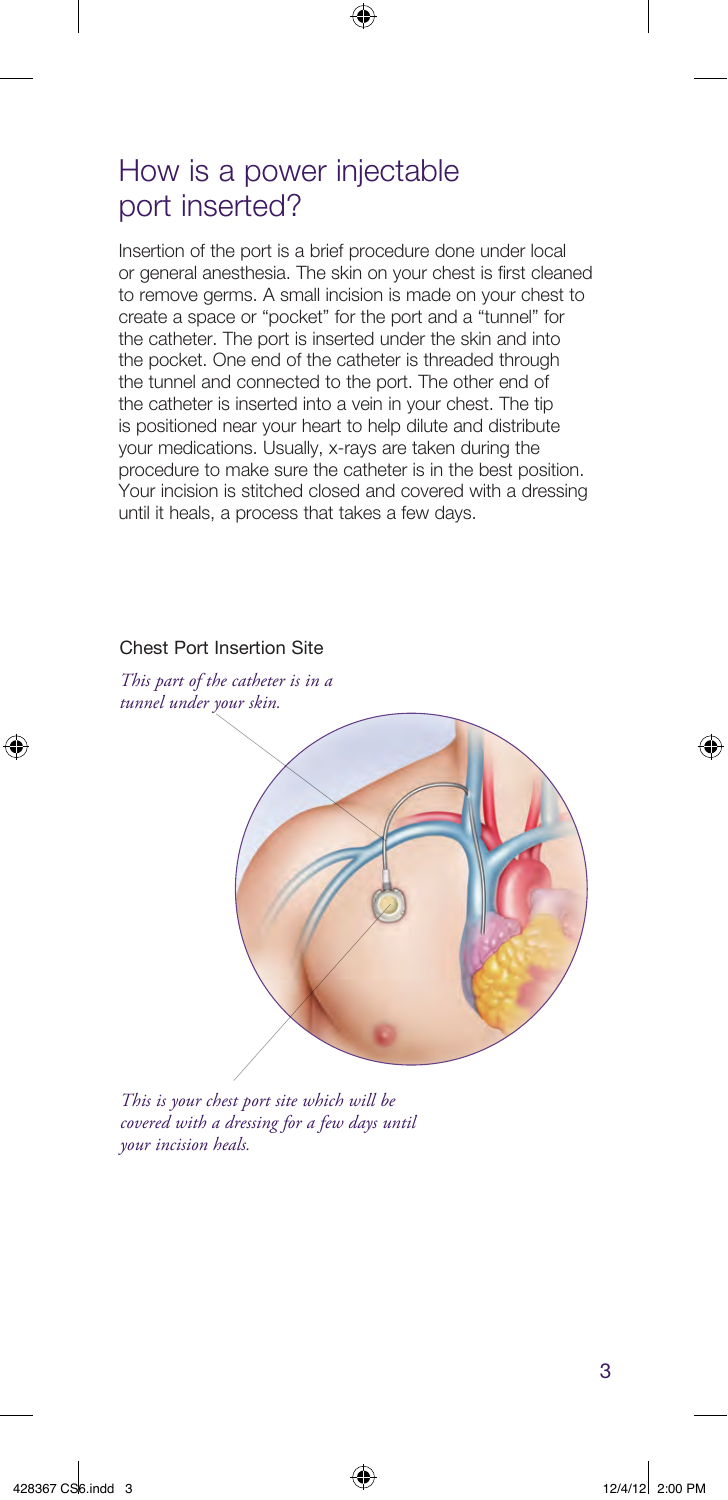# How do I know I have an Xcela Plus Port with PASV Valve Technology?

⊕

There are several ways to determine that you have this type of port.

Upon receiving your port, you will also receive a Patient Identification/Key Ring Card and Reminder Band identifying you as a patient with an Xcela Plus Port with PASV Valve Technology.

Be sure to carry your Patient Card with you at all times. Show your healthcare provider your Patient Card before your port is accessed for a procedure. You may also wear the Reminder Band or carry the Key Ring Card as convenient reminders to tell your healthcare provider you have an Xcela Plus Port with PASV Valve Technology.

Your port has the letters "CT" on the port body, which can be detected via an appropriate imaging technology, distinguishing it from traditional ports. Trained healthcare providers can recognize the CT marking under your skin by reading the image.



⊕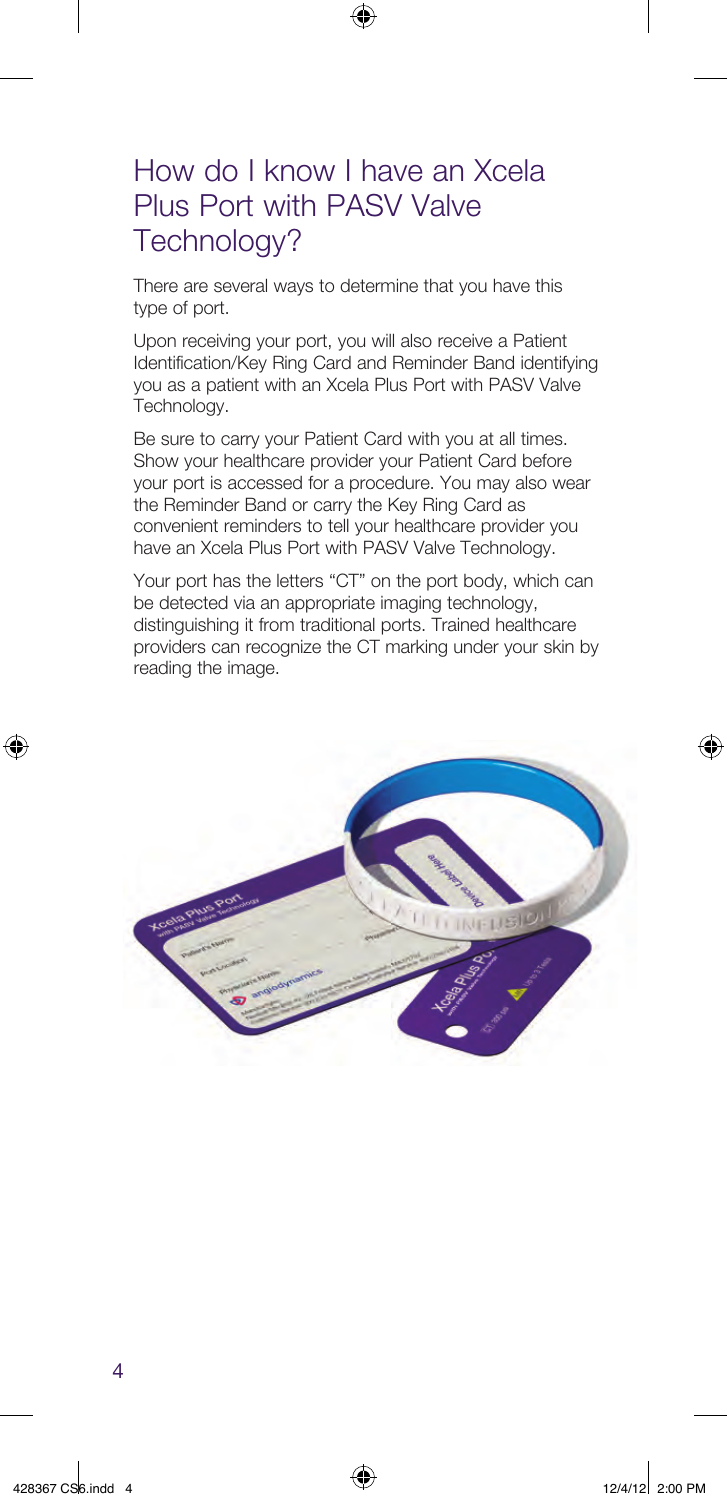# What should I expect during power injection for a CECT scan?

◈

Contrast-Enhanced Computed Tomography (CECT) scans are procedures that provide quick and accurate diagnostic information to help your medical team manage your care. These scans are more sensitive than conventional x-rays. Radiologists can distinguish small differences in your vessels that may not be detected with x-rays.

Before performing a CECT scan, the Radiology Team will inject a contrast agent, which is a fluid that acts like a dye, into your body to help produce clearer pictures during the CECT scan procedure. Your power injectable port, when used with a power injectable non-coring needle, has the unique ability to allow healthcare providers to perform CECT scans.



⊕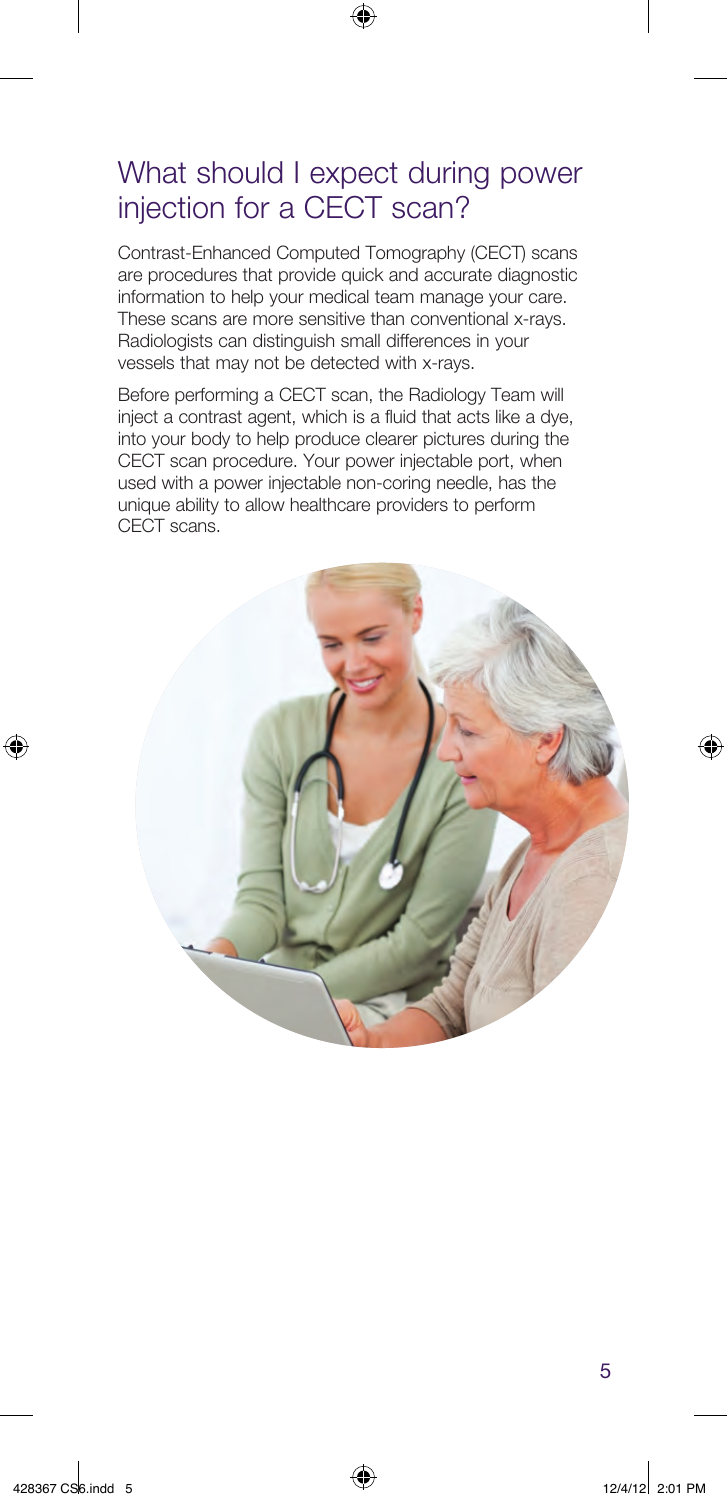# Commonly asked questions

#### Q How long will I have my power injectable port?

⊕

A Your doctor will determine how long you will need your power injectable port. When your port is no longer needed, it can be removed in a procedure similar to the one used to implant it.

#### Q How do I take care of my power injectable port?

A After receiving your power injectable port, avoid heavy exertion for a few days and follow the instructions your doctor or nurse has given you.

### Q Will my power injectable port affect my daily activities?

A Once the small incision heals following implantation, you should be able to return to your normal daily activities. Ask your doctor or nurse about specific activities and the appropriate time to resume them.

### Q Will I need to wear a bandage over my power injectable port?

A A bandage will be required until your incision heals. After your incision has healed, a bandage is not required. If you are receiving continuous infusion of fluids, a bandage may be applied to stabilize and protect the needle while it is in place.

### Q Do I have to stop wearing certain types of clothing?

A It will depend on where your power injectable port is placed. Ask your doctor or nurse.

### Q Will my port need to be accessed when not in use?

 $\overline{A}$  Yes, it will need to be flushed every 4 weeks.

### Q Will my power injectable port activate security alarms?

A Security systems most likely will not detect the small amount of metal in the device. If it does occur, simply show your Patient Identification Card.

6

⊕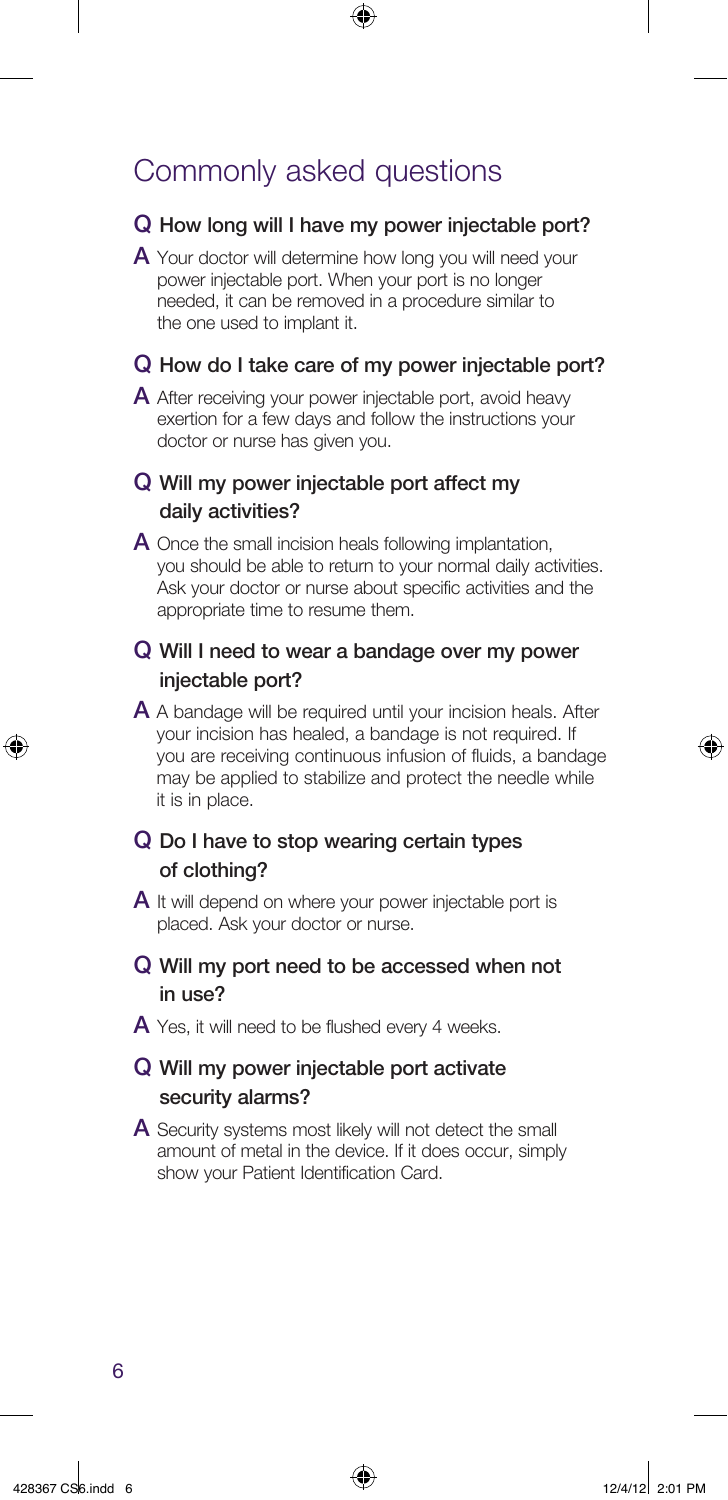### Q Is my power injectable port safe with CTs and MRIs?

A Yes. The materials used in the Xcela Plus Port with PASV Valve Technology are safe with CT and MRI procedures and injectable fluids used with these procedures. Please ask your doctor or nurse if you have any questions.

⊕

### Q What if my healthcare provider has not seen a patient with an Xcela Plus Port with PASV Valve Technology before?

A The Xcela Plus Port with PASV Valve Technology may not be familiar to all clinicians involved in your care. Always show your clinicians your Patient Identification Card as it contains a summary of important information they need to know.

# Important information your healthcare provider should know:

- You have an Xcela Plus Port with PASV Valve Technology.
- If you notice any redness or inflammation at the site of your implantable port after your incision heals.
- If you have a fever.
- If you have allergies to any medications or materials.
- If you have an allergy to heparin.
- If you are taking heparin-induced thrombocytopenia (blood-thinning) medications such as heparin or warfarin.
- If you have previously been treated with radiation.
- If you have ever been diagnosed with, or treated for, venous thrombosis.
- If you have ever been diagnosed with any tissue diseases or suffered from tissue erosion.
- If other healthcare providers have ever had difficulty withdrawing blood or infusing fluids through your power injectable port, including the need for you to change position to allow blood or fluid to flow.

7

428367 CS6.indd 7 12/4/12 2:01 PM

⊕